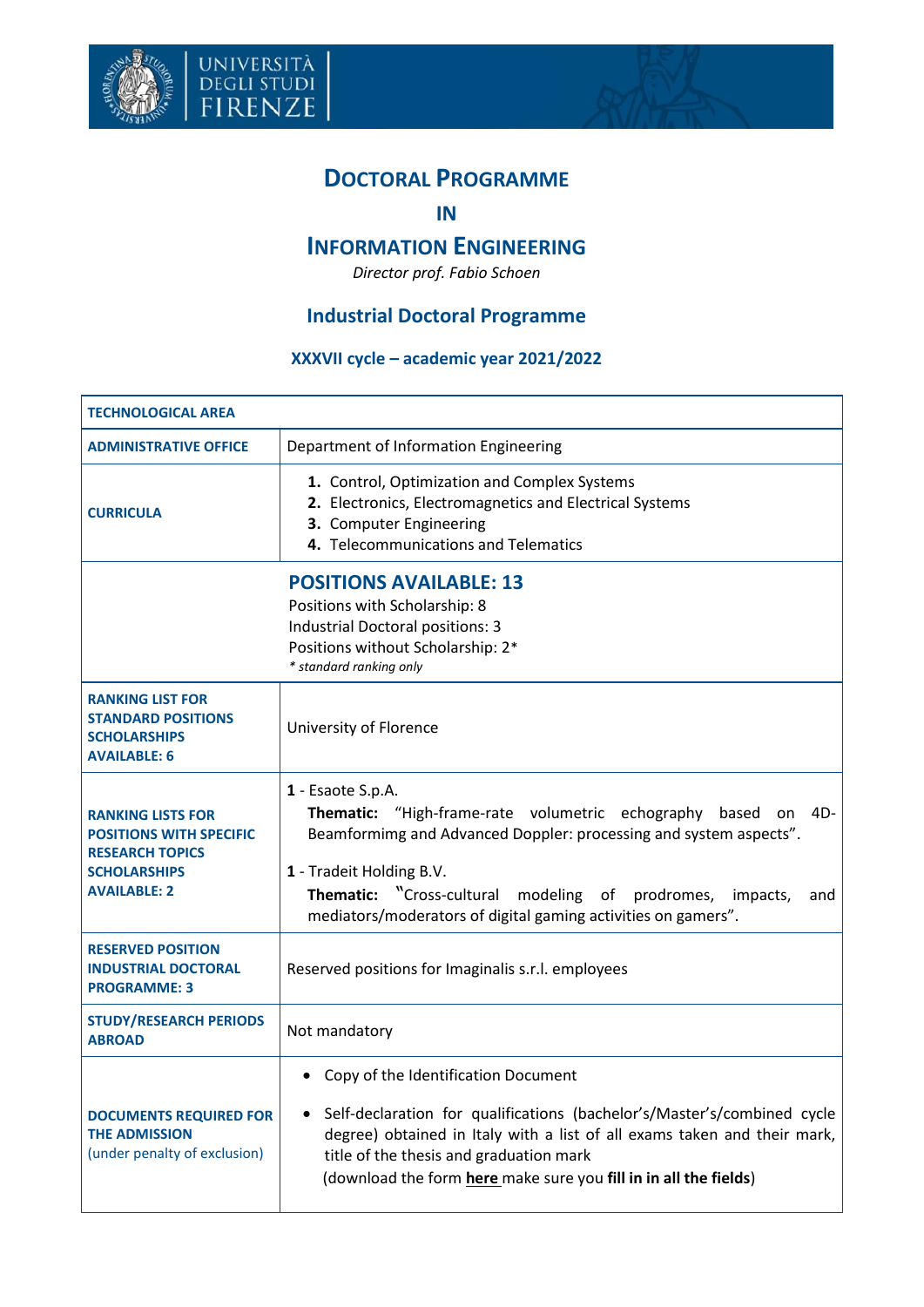|                                                        | Foreign qualification required to access with a list of all exams taken and<br>their mark, title of the thesis and graduation mark.                                                                                                                                                                                                                                                                                                                                                                                      |                  |                  |  |
|--------------------------------------------------------|--------------------------------------------------------------------------------------------------------------------------------------------------------------------------------------------------------------------------------------------------------------------------------------------------------------------------------------------------------------------------------------------------------------------------------------------------------------------------------------------------------------------------|------------------|------------------|--|
|                                                        | The same documentation except for the final mark must be submitted by those<br>who will graduate by 31/10/2021                                                                                                                                                                                                                                                                                                                                                                                                           |                  |                  |  |
| <b>DOCUMENTS REQUIRED FOR</b><br><b>THE EVALUATION</b> | <b>MANDATORY</b><br>• Curriculum vitae including a list of publications and of the other<br>qualification documents (if any)<br><b>Abstract of the Master Thesis</b><br>Research proposal<br>$\bullet$<br><b>OPTIONAL</b><br>Copy of the Master Thesis (or equivalent)<br>Publications (if any)                                                                                                                                                                                                                          |                  |                  |  |
| <b>RESEARCH PROJECT</b>                                | The proposal must be in .pdf format, written either in Italian or in English. The<br>proposal should describe a three-years project having a high potential for<br>novel scientific contributions in the broad field of Information Engineering, but<br>also in other fields provided that methodologies and/or technologies of<br>Information Engineering are exploited. The proposal must include the specific<br>reference to the curriculum and the chosen area of study listed in the below<br>section "Thematics". |                  |                  |  |
| <b>EVALUATION PROCEDURE</b>                            | Evaluation of curriculum vitae, research project, academic career,<br>$\bullet$<br>publications and other qualification documents<br><b>Interview</b><br>As detailed in the section below "Evaluation Marks".                                                                                                                                                                                                                                                                                                            |                  |                  |  |
| <b>OTHER LANGUAGE FOR THE</b><br><b>INTERVIEW</b>      | English                                                                                                                                                                                                                                                                                                                                                                                                                                                                                                                  |                  |                  |  |
| <b>INTERVIEW MODE</b>                                  | <b>Remotely (videocall)</b>                                                                                                                                                                                                                                                                                                                                                                                                                                                                                              |                  |                  |  |
| <b>FURTHER INFORMATION</b>                             | The interview will primarily concern a discussion on the research proposal<br>presented by the candidate.                                                                                                                                                                                                                                                                                                                                                                                                                |                  |                  |  |
| <b>EVALUATION MARKS</b>                                | parameter                                                                                                                                                                                                                                                                                                                                                                                                                                                                                                                | minimum<br>score | maximum<br>score |  |
|                                                        | Curriculum<br>publications,<br>vitae,<br>qualification documents                                                                                                                                                                                                                                                                                                                                                                                                                                                         | 27/120           | 40/120           |  |
|                                                        | Research proposal                                                                                                                                                                                                                                                                                                                                                                                                                                                                                                        | 27/120           | 40/120           |  |
|                                                        | Applicants who obtain a mark of at least 54/120 according to the<br>minimum score for each parameter will be admitted to the interview                                                                                                                                                                                                                                                                                                                                                                                   |                  |                  |  |
|                                                        | Interview: (including a discussion of<br>the research proposal)                                                                                                                                                                                                                                                                                                                                                                                                                                                          | 26/120           | 40/120           |  |
|                                                        | Eligibility is achieved with a minimum score of 80/120                                                                                                                                                                                                                                                                                                                                                                                                                                                                   |                  |                  |  |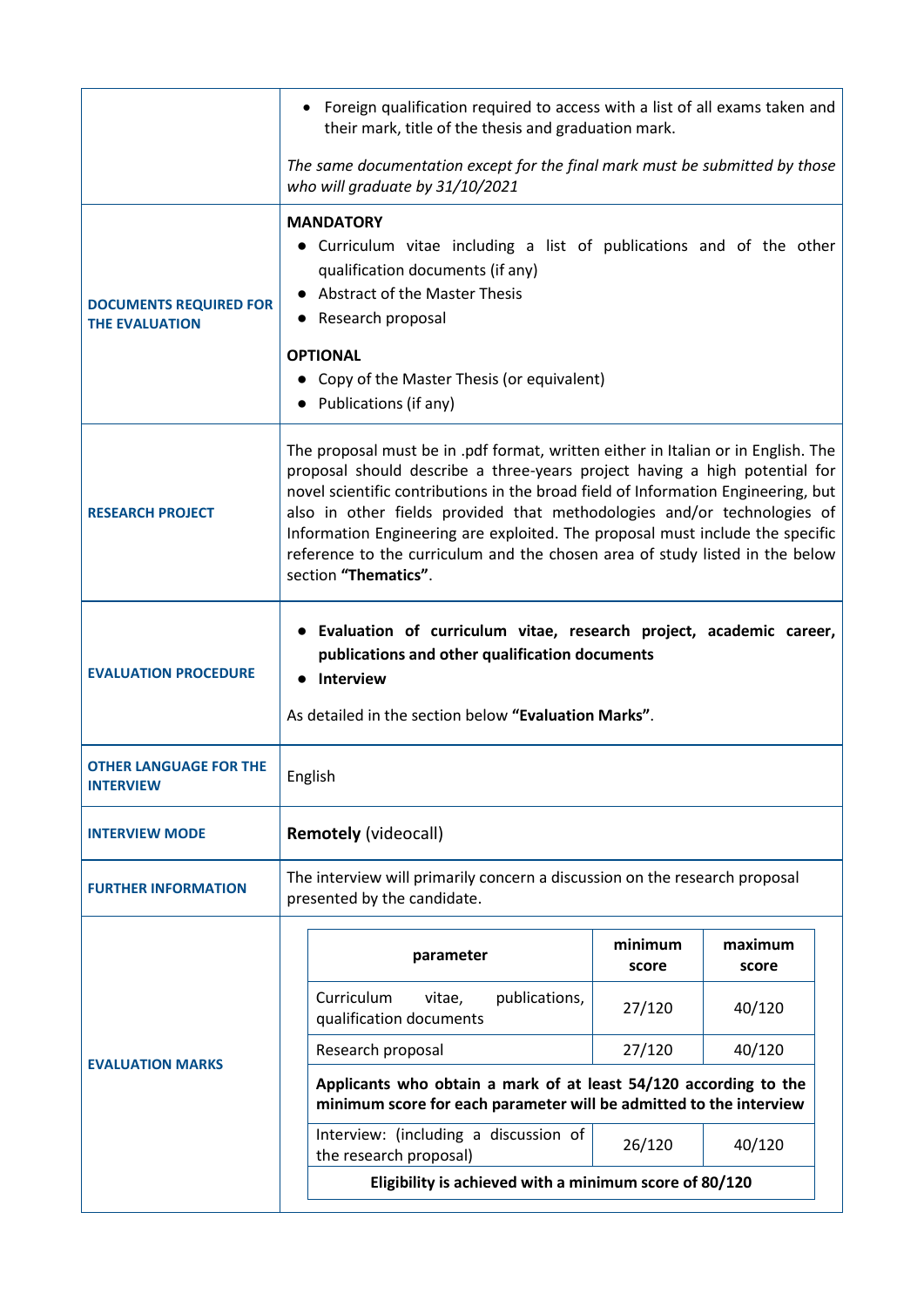|                  | <b>Control, Optimization and Complex Systems</b>                                                                                                                                                                                                                                                                                                                                                                                                                                                                                       |
|------------------|----------------------------------------------------------------------------------------------------------------------------------------------------------------------------------------------------------------------------------------------------------------------------------------------------------------------------------------------------------------------------------------------------------------------------------------------------------------------------------------------------------------------------------------|
|                  | AREA 1 - CONTROL SYSTEMS: concerns analysis, modelling and synthesis of<br>high-performance (possibly networked and hence subject to cyber attacks)<br>automatic control, supervision and monitoring systems for processes that are<br>only partially known, possibly distributed in space and subject to constraints,<br>such as those encountered in industrial applications, robotics, bio-engineering,<br>aerospace, electrical systems, etc.                                                                                      |
|                  | AREA 2 - OPTIMIZATION: Concerns the study of Operations Research models<br>and applications, the development and the analysis of efficient optimization<br>algorithms for the solution of complex problems and the interaction between<br>data science and optimization. The applications of optimization can be found<br>in the field of automation, in industrial production, from logistics to<br>transportation, to the supply-chain, in the management of electrical energy<br>networks and in training machine learning systems. |
|                  | AREA 3 - COMPLEX SYSTEMS: this research area is suitable for applicants with<br>a strong background in Physics, Chemistry, Mathematics or Engineering who<br>are willing to carry out research work of cross-disciplinary type. Training aims<br>to deepen the more formal aspects of the analysis of complex systems. The<br>research topic can concern methodological aspects, from dynamical systems to<br>stochastic processes, including complex networks and their applications, from<br>computer engineering to life science.   |
|                  | <b>Electronics, Electromagnetics and Electrical Systems</b>                                                                                                                                                                                                                                                                                                                                                                                                                                                                            |
| <b>THEMATICS</b> | AREA 1 - HIGH-FREQUENCY ELECTRONICS: concerns the analysis and design of<br>electronic devices and systems at high frequency (from radio frequency to<br>millimeter waves).                                                                                                                                                                                                                                                                                                                                                            |
|                  | AREA 2 - DIGITAL ELECTRONIC SYSTEMS: concerns the analysis and design of<br>electronic systems based on advanced digital components, with applications<br>from biomedical to radar fields.                                                                                                                                                                                                                                                                                                                                             |
|                  | AREA 3 - ELECTROMAGNETICS: concerns the use and development of<br>numerical techniques for the analysis and design of radiant systems and<br>passive devices at high frequency, from some GHz up to optical frequencies.                                                                                                                                                                                                                                                                                                               |
|                  | AREA 4 – ELECTRICAL SYSTEMS: concerns the critical and comparative analysis<br>of control techniques for electrical drives with the development of innovative<br>algorithms, the automation of power systems, with particular reference to the<br>"power quality" in distribution networks, to the "smart-metering" and fault<br>diagnosis in electrical systems.                                                                                                                                                                      |
|                  | <b>Computer Engineering</b>                                                                                                                                                                                                                                                                                                                                                                                                                                                                                                            |
|                  | AREA 1 - METHODS AND TECHNOLOGIES OF SOFTWARE: concerns methods of<br>design, examination and evaluation of complex software systems, with further<br>details on formal methods and advanced software architectures.                                                                                                                                                                                                                                                                                                                   |
|                  | AREA 2 - MULTIMEDIA AND COMPUTER VISION: concerns the design and<br>implementation of multimedia data processing systems, automatic image and<br>video interpretation, 3D data elaboration, automatic image and video<br>annotation, media search from databases and internet, smart computing and<br>advanced<br>intelligent<br>environments<br>for<br>human-machine<br>interaction,<br>surveillance, robotics.                                                                                                                       |